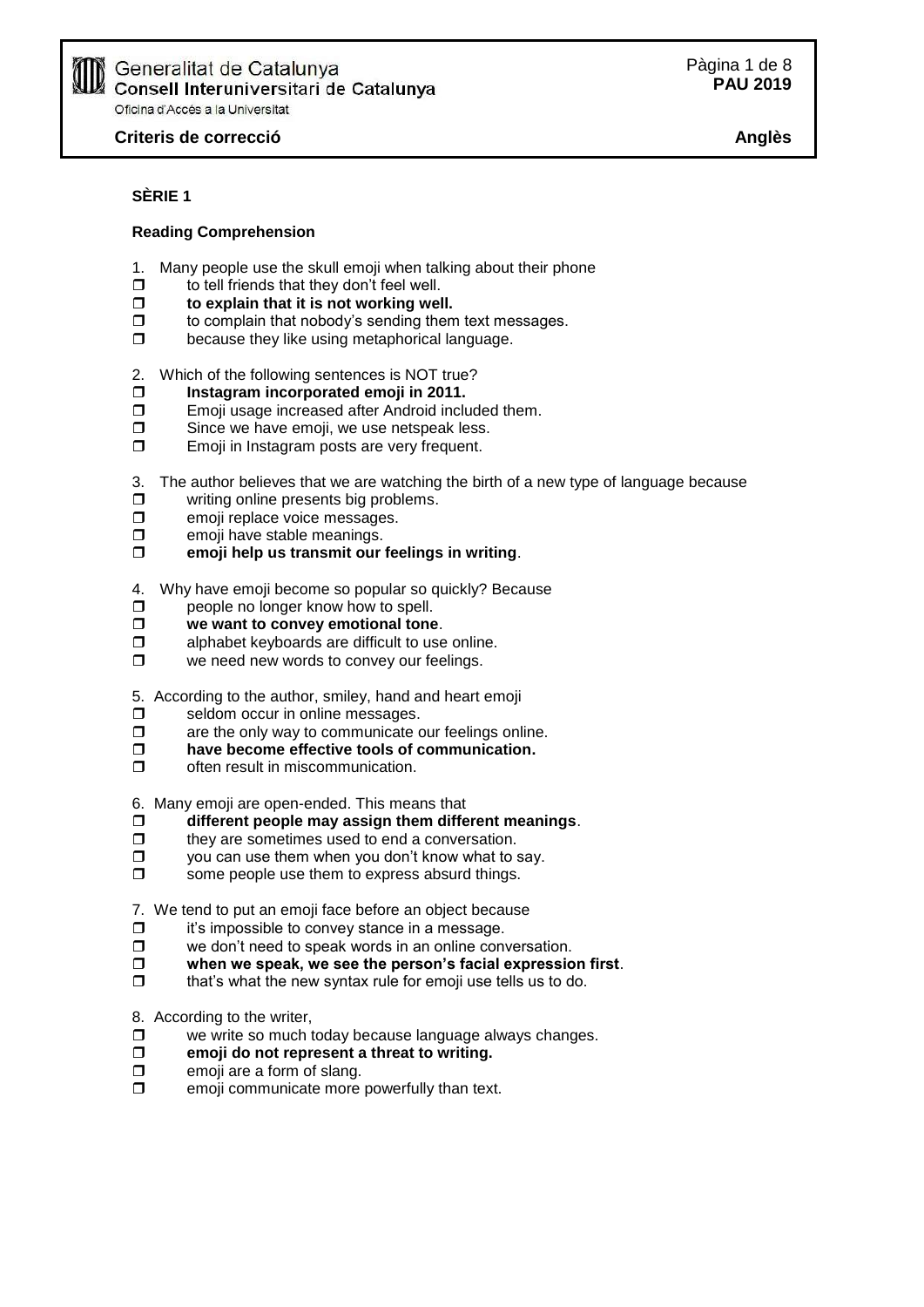

#### **Listening Comprehension**

**'Moby-Duck': When 28,800 Bath Toys Are Lost At Sea**

*In the following conversation you are going to hear some new words. Read and listen to them. Make sure you know what they mean.*

**to end up** resultar **deck** coberta / cubierta **to stack** apilar **to maneuver** maniobrar, operar

*Ready? Now read the questions on the following page. Read them carefully before listening to the conversation.* \_\_\_\_\_\_\_\_\_\_\_\_\_\_\_\_\_\_\_\_\_\_\_\_\_\_\_\_\_\_\_\_\_\_\_\_\_\_\_\_\_\_\_\_\_\_\_\_\_\_\_\_\_\_\_\_\_\_\_\_\_\_\_

This is FRESH AIR, our weekly program devoted to the environment. What happens when 28,000 rubber ducks and other bath toys are accidentally dumped in the ocean? Where do the ocean currents take them, and what environmental impact do the ducks and other ocean junk have on the seas? That's what our guest, the journalist Donovan Hahn, investigated in his book "*Moby-Duck: The True Story of 28,800 Bath Toys Lost at Sea and the Beachcombers, Oceanographers, Environmentalists, and Fools, Including the Author, Who Went in Search of Them*".

REPORTER: Welcome, Mr. Hahn, to FRESH AIR.

Donovan Hahn: Thank you. Happy to be here.

REPORTER: Let's begin at the beginning. These 28,000 toys **end up** in the North Pacific in January, 1992, when a container falls off a cargo vessel. When and where do people begin finding them?

DH: The following year, in the autumn of 1993, people started finding hundreds of rubber ducks in Sitka, Alaska.

REPORTER: So the ducks were in a container that fell into the ocean. Does that happen often? I mean, millions of containers are shipped around the world every year, so I would imagine that this was a pretty rare event.

DH: In fact, the loss of containers at sea is not so uncommon. But the shipping companies don't particularly like to talk about this problem because of issues with insurance policies. In the accident that is the subject of my book, 12 containers were lost at sea, and that is considered a small spill. In 1998, there was a major disaster in which a ship traveling from China to Seattle, Washington lost 407 containers. That was one of the most expensive shipping disasters in history.

REPORTER: Could you tell us a little more about the kind of ship this container was on, so we can understand how these containers are lost?

DH: Sure. These cargo ships are huge, they're hundreds of meters long. Many are too big to go through the Panama Canal, which explains the importance of the shipping routes between China and the west coast of the U.S. They carry hundreds and hundreds of containers. Even though some containers are carried below **deck**, most are **stacked** on top of each other on the main deck. Typically, the containers are placed into stacks of six, so you can see how easy it would be for some to fall off.

REPORTER: With so many stacked containers, how do they NOT fall off the ships?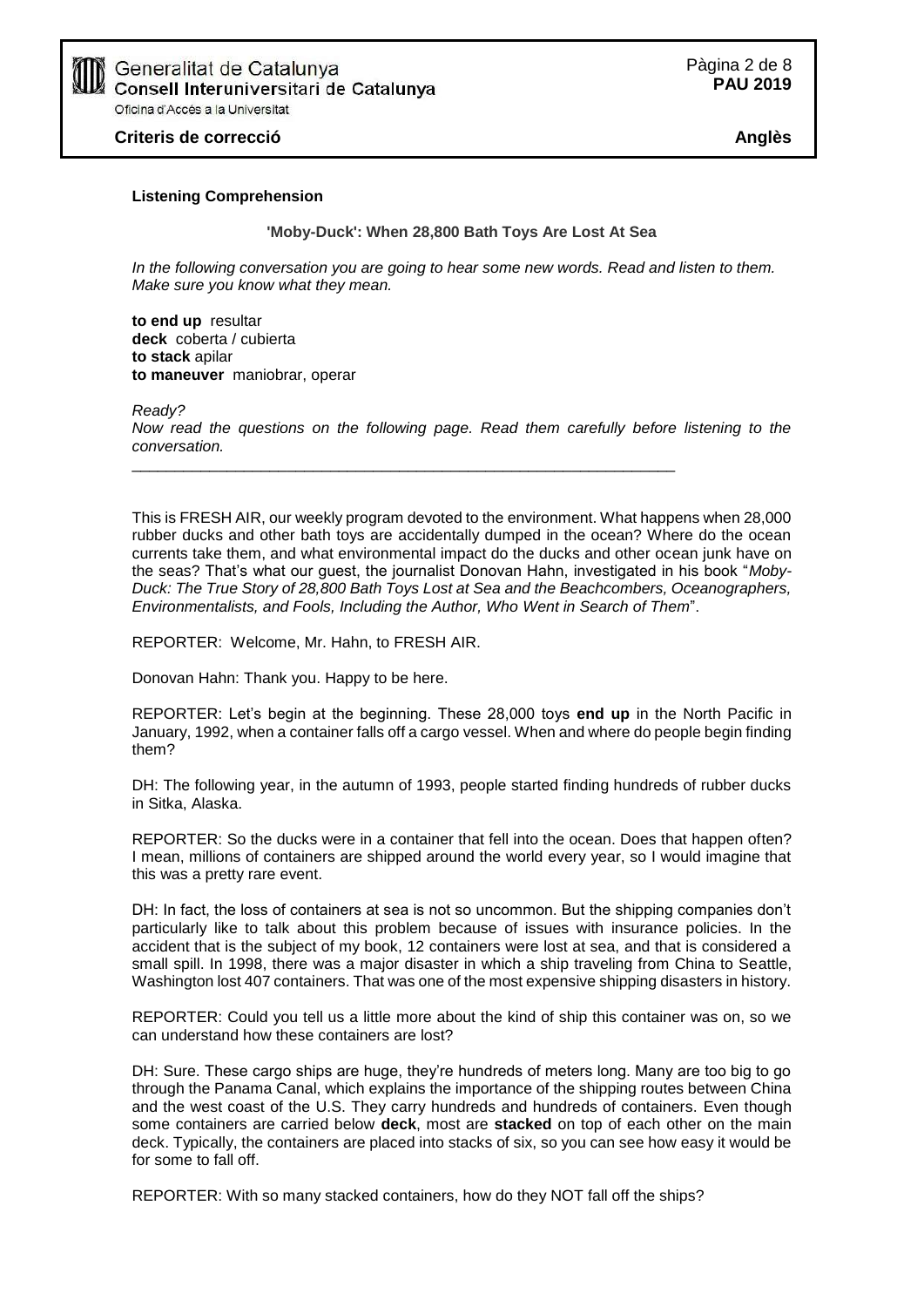

DH: The shipping companies study how to best stack the containers in order to balance their weight without affecting the ship's ability to **maneuver**. REPORTER: It must be a complex calculation.

DH: It is. And, of course, insurance companies require the shipping companies to take every measure to get the calculations right.

REPORTER: It must be hard, with the size of these ships. And they also have to take into account the weather, which can be very bad in the North Pacific.

DH: Absolutely. The shipping companies believe that the huge ships today will survive almost any storm, and for the most part, they do. The fact that these ships are so huge explains why they are more likely to try to sail through bad weather than ships in the past, which tried hard to avoid storms. In fact, part of the route taken by the large cargo ship that lost the toys off the coast of Oregon is known as the Graveyard of the Pacific because of all the shipwrecks recorded there, especially during the time of sailing ships in the 19<sup>th</sup> century. Given the number of ships today, significant accidents are quite rare.

REPORTER: Let's go back to the lost rubber ducks. Can you tell us a little bit about what would have happened that day? I mean, what was in this container, and what would've happened as it tumbled into the sea?

DH: We know where the cargo ship was—it was very near the International Date Line, just south of the Aleutian Islands in Alaska. We don't know if it was day or night. We know that a ship in the same area sent a weather report to the National Weather Service describing waves over 10 meters high, which means the seas were rough. We don't know exactly how, but 12 containers went overboard. And the container with the toys would have burst open during the fall, and initially a bunch of cardboard boxes were sent into the sea.

REPORTER: And then I suppose the cardboard dissolved, so what we have left are the toys.

DH: Exactly.

REPORTER: How can you be so sure that the toys found in Alaska are the ones that were lost at sea in this container?

DH: That part of the investigation was actually easy. First, these toys are no longer being made, so the design is different and not difficult to recognize. They are hollow plastic and sort of strangelooking. Second, the ducks have the manufacturer's mark on the wing. Third, we know from other merchandise lost at sea what plastic looks like after crossing the ocean. The ducks became thin and lost their color, becoming almost white. And finally, the toys were found by the dozens exactly where the sea currents would have taken them.

REPORTER: One of the things you mention in your book is the harm that plastics are causing in the ocean. But you say that most of the harm isn't from container ships but rather from other sources, is that right?

DH: Yes, although container ships are responsible for some of the plastic waste in the oceans, in fact most of the plastics are from coastlines with urban waste and garbage dumps, and even fishing fleets. Merchandise from containers lost at sea is just a small portion of the problem.

REPORTER: That's all we have time for today on FRESH AIR. Thank you, Mr. Hohn, for your interesting story.

DH: My pleasure.

Adapted from an interview heard on National Public Radio's programme Fresh Air, March 29, 2011.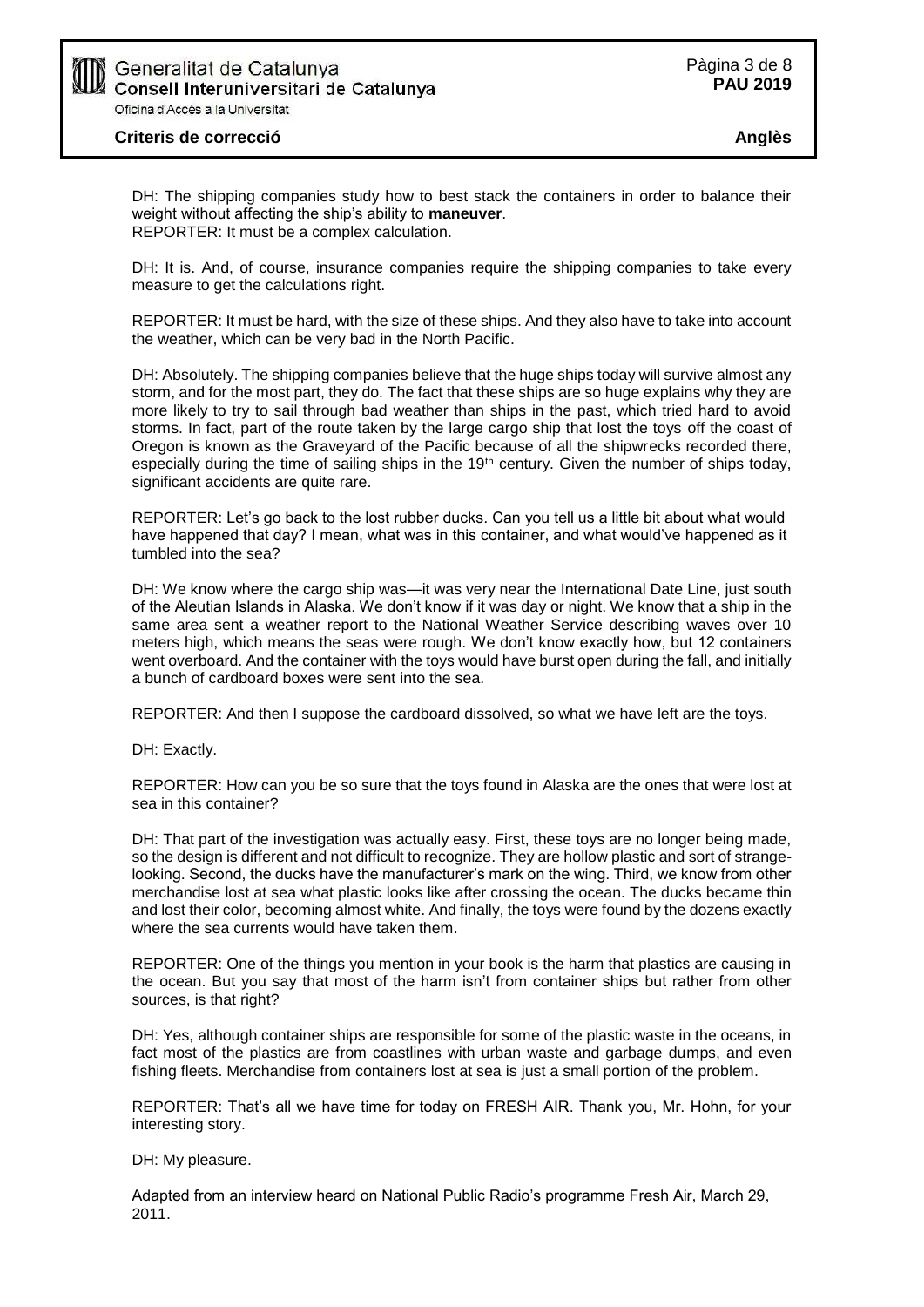

# Generalitat de Catalunya<br>Consell Interuniversitari de ∤ Consell Interuniversitari de Catalunva Oficina d'Accés a la Universitat

**Criteris de correcció Anglès**

- 1. Where were the lost toy ducks first found?
- **Alaska**.
- D Canada.
- D<sub>China</sub>.
- D Oregon.
- 2. How long did it take the first rubber ducks to surface on a beach after their container was lost at sea?
- $\Box$  Only three months.
- **About a year and a half**.
- $\Box$  four years.
- $\Box$  almost six years.
- 3. How many containers with rubber ducks and other toys were lost at sea?
- $\Box$  12.
- $\Box$  407.
- $\Box$  Hundreds and hundreds.
- **D** Over 28,000.
- 4. Which of the following best describes the cargo ships discussed in the conversation?
- $\Box$  They regularly go through the Panama Canal.
- They mainly navigate between North America and South America.
- **They carry hundreds of containers above and below deck**.
- $\square$  They almost always drop some containers in the sea.
- 5. Which of the following statements is TRUE?
- **Large ships are better able to navigate in storms than smaller ships.**
- $\Box$  The ship lost the toys in the Graveyard of the Pacific.
- $\Box$  The weather in the North Pacific is so good that few wrecks occur.
- $\square$  Sailing ships in the 19<sup>th</sup> century did not cross the Pacific.
- 6. What do we know for certain about the accident that resulted in the loss of rubber ducks at sea?
- $\Box$  It occurred at night.
- $\Box$  It occurred during the day.
- $\Box$  It occurred because of an error by the ship's captain.
- **It occurred when there were high waves.**
- 7. We can deduce from the conversation that the toys were originally
- $\Box$  packed in plastic bags.
- **packed in cardboard boxes**.
- $\Box$  not individually packed.
- $\Box$  made out of cardboard.
- 8. Which of the following is NOT mentioned as an important source of plastics in the oceans? **D** Waste from coastal cities.
- $\Box$  Fishing boats.
- **D** Garbage dumps.
- **Cruise ships.**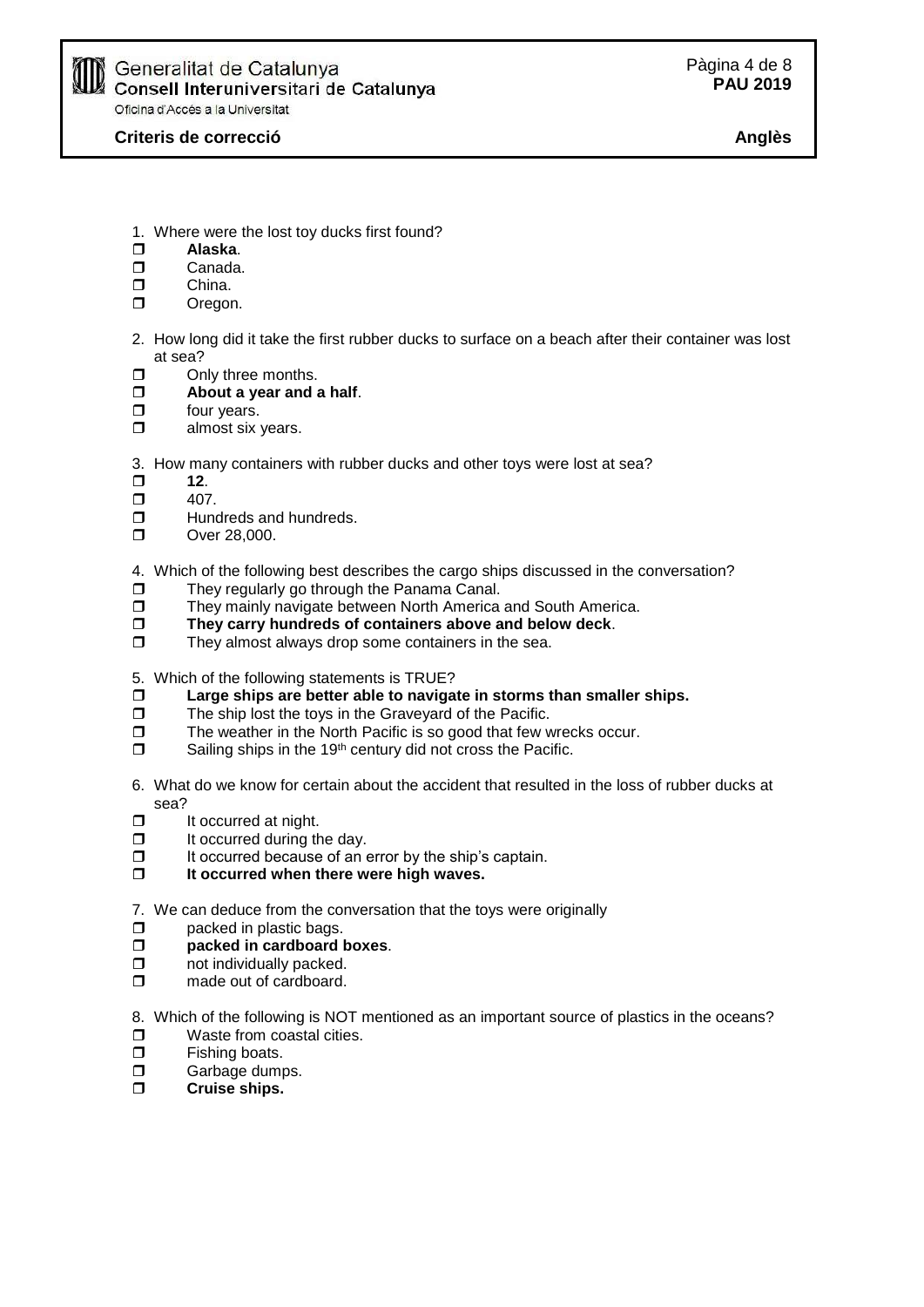

# ∫ Generalitat de Catalunya<br>∤ Consell Interuniversitari de Catalunya Oficina d'Accés a la Universitat

**Criteris de correcció Anglès**

# **SÈRIE 4**

## **Reading comprehension**

- 1. When Michael Jackson's *Thriller* was released,
	- *Time* **magazine didn't pay much notice to it.**
	- $\Box$  it sold 200,000 copies on the first week.
	- it was considered the best album ever.
	- $\Box$  it didn't reach the charts immediately.

### 2. After *Thriller*,

- □ Black music was forbidden on the radio.
- **p** young people started listening to the radio again.
- $\Box$  only Black people listened to the radio stations playing Jackson's music.
- **Black music was heard on radio stations aimed at a general audience.**
- 3. Which of these things does Quincy Jones NOT say?
	- Michael Jackson made Black music important again.
	- □ Pop music has a strong influence of Black music.
	- **Michael Jackson had connections all over the world.**
	- □ Black music was considered secondary for years.
- 4. When Jane Fonda said that "It's hard to sit still to [Michael Jackson's music]", she meant that
	- **his music makes you want to move.**
	- □ his music makes you want to sit down.
	- $\Box$  it's difficult to listen to his music.
	- □ it's difficult to dance like he did.
- 5. In Moscow, Michael Jackson's records
	- were widely available in music stores.
	- **were only available as pirate copies.**
	- $\Box$  reached the top position in the charts.
	- were played regularly on state-owned radio stations.

#### 6. Michael Jackson's mother says that

- **he didn't make music for a specific group of people.**
- □ he composed music for a Black audience.
- □ he composed mainly rhythm and blues.
- □ he wrote for the music business.

### 7. Rock critics

- **D** worked together with record companies.
- $\Box$  thought that Jackson's music would promote segregation.
- predicted the success of the album.
- **didn't expect the album to be so successful.**
- 8. Many people believe that *Thriller*
	- $\Box$  is the most famous song of the 20<sup>th</sup> century.
	- □ marked the end of a music era.
	- **is one of the best albums in Michael Jackson's career.**
	- $\Box$  is a song with a strong political message.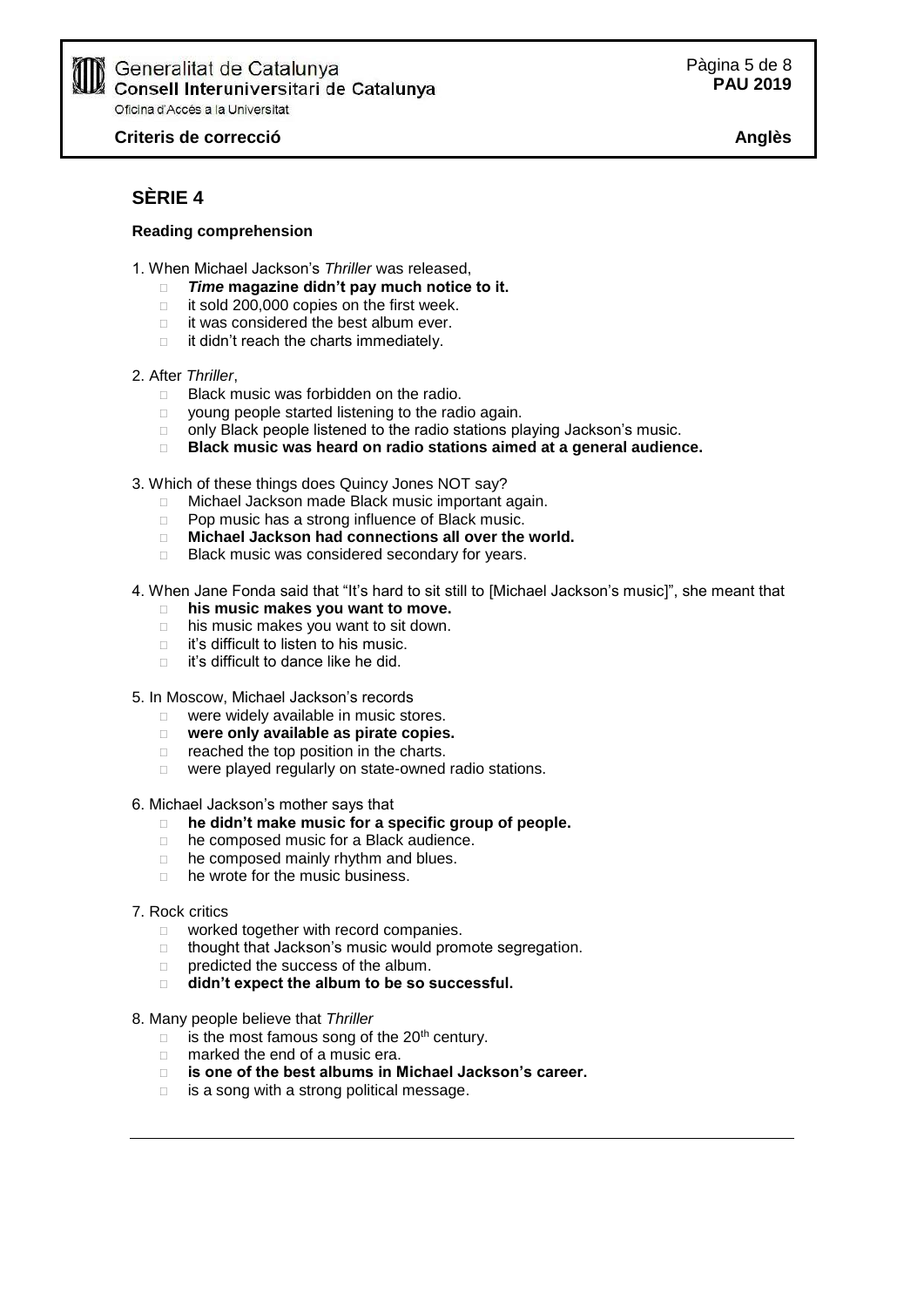

#### **Listening comprehension**

#### **DO YOU GET ON WELL WITH YOUR SMART PHONE?**

In the following conversation you are going to hear some new words. Read and listen to them. Make sure you know what they mean

**overload:** sobrecàrrega / sobrecarga **mindfulness:** atenció plena / atención plena **dopamine:** dopamina **boost:** estimular

*Ready?*

*Now read the questions on the following page. Read them carefully before listening to the conversation.*

**Anne Smith:** Hello. My name is Anne Smith, and on today's programme Dr John Thomson is going to help us find out why smart phones are so addictive and how can we break our dependence on them. Can we learn how to renegotiate our relationship with our smart phone?

**Anne Smith**: Throw your mobile phone hard against a brick wall. Just imagine it. How does it feel for you? What emotions come up in your mind and in your body? What about when you realize you've left your mobile device at home, or in a taxi? Dr Thomson, have we become addicted to our mobile phones?

**John Thomson**: Well... to a certain extent we are. The well-known example of people sitting around the dinner table, each of them on their phones, is a terrible example of it. But we make a lot of assumptions about technology that aren't quite right.

**Anne Smith**: What do you mean by that?

**John Thomson**: Well, one of the assumptions we are making is that this is an inevitable process. We assume that these technologies do a lot of wonderful things for us. For example, they allow us to be in touch with people and get information from all over the globe. But then we also have to become aware that they are related to problems of distraction and information **overload**. I think there are things that we can do about it.

**Anne Smith**: Can you give us some examples?

**John Thomson**: Well, we need to observe our behaviour when using technology. Almost everything that human beings do now uses digital technology, whether it's business, entertainment, or socialising. Smart phones have entered all those areas and have become essential. We need to learn to become aware of the effects that our devices are having on us as the basis for figuring out how to use them well.

**Anne Smith**: So what do you suggest we do?

**John Thomson**: So really what I'm suggesting is that there is a lot of power in bringing **mindfulness** to our use of these devices to use them in more intentional ways. For example, take the time to observe what we are feeling when we get a text message. We need to learn to change our habits by conscious observation and reflection.

**Anne Smith**: How can we use our digital devices in ways that are healthier?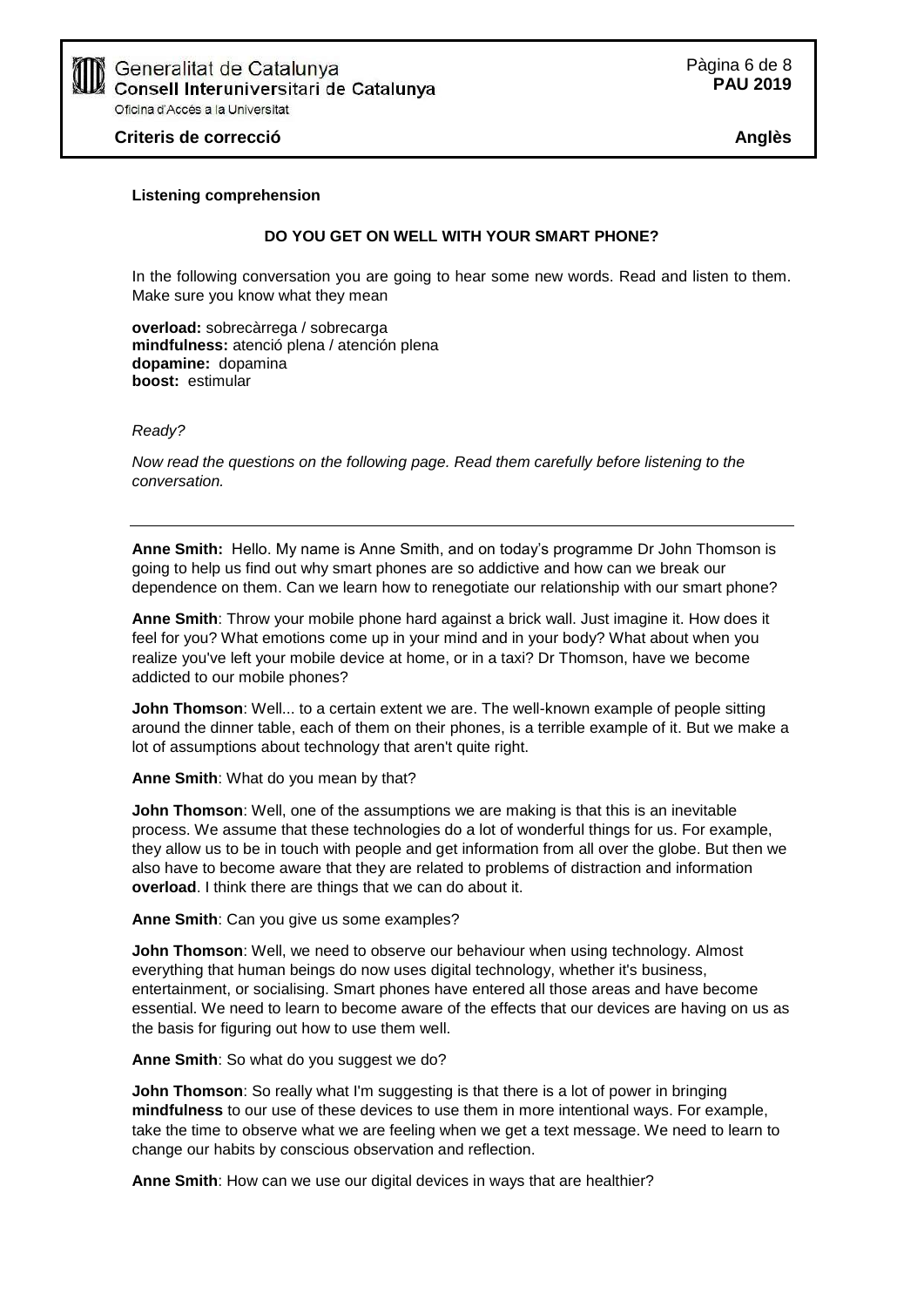Generalitat de Catalunya Consell Interuniversitari de Catalunya Oficina d'Accés a la Universitat

**John Thomson**: Our habits are based on a reward system. We humans have developed such a system as a way to help us find where food is. So on a very simple level, we have to remember where to get food, and before there were grocery stores, our brains had to have mechanisms to learn to remember where food was. From a neurobiological standpoint, reward comes in the form of **dopamine**. So if food is rich in calories, then our stomach sends a signal off to our brain through dopamine that says, hey, remember what you ate and where you found it. This is the way actions become habits.

**Anne Smith**: And so this same reward mechanism applies to everything?

**John Thomson**: That's right. Let's take a simple example; stress may make us eat cupcakes or chocolate, and then we feel better, that's the reward, so that becomes a habit. Well, the same thing is true with technology. If we get stressed out and then we go and distract ourselves by surfing the internet on our phone, that temporary distraction gives that same type of temporary reward.

**Anne Smith**: So we are still being rewarded by that dopamine hit.

**John Thomson**: Yes, and some of the technologies, for example, email or texting, maximise that type of hit. If we knew that we were going to get an email every 30 seconds, then our brain would start expecting that and would not get the big dopamine hit that it gets with random emails. So this technology basically **boosts** our dopamine system and trains us to develop expectations.

**Anne Smith**: What can mindfulness training, then, do for us? And how do we develop mindfulness?

**John Thomson**: For example, I would just say to people "Think about your phone. Don't even take it out yet. Just bring it to mind. What happens when you think about your phone, what happens to your breathing? Does your body posture change? What emotions come up when you think about your phone? And what does it do to the quality of your attention?" So these are the first questions I ask.

**Anne Smith**: Right, I see...

**John Thomson**: Then I would say "Now I want you take your phone out, I want you to hold it in your hand. I don't want you to turn it on yet. Notice what's going on with your emotions". Then I ask people to turn on their phone and to open their email inbox, and I tell them to open a message and respond. But I want them to notice what's happening in their mind and body all the time. And finally, I tell them to turn off their phone and put it away and ask them how they feel.

**Anne Smith**: What are the responses that you usually get from the people who go through this exercise?

**John Thomson**: Everybody has somewhat different reactions. Some people notice that as soon as they think about their phone, they start to get anxious and then they feel more relaxed when they put the phone away, whereas others feel bad when they have to put it away. By doing this exercise they begin to become aware of their own habits.

**Anne Smith**: Dr Thomson, many thanks for being with us today and for explaining how mindfulness can help us have a healthier relationship with our mobile phones.

```
Sources:
Adapted from:
http://www.abc.net.au/radionational/programs/scienceshow/biomechanics-of-movement-
improves-animation-and-animal-rehabili/6805750
ABC Radio National (Australian Broadcasting Corporation)
```